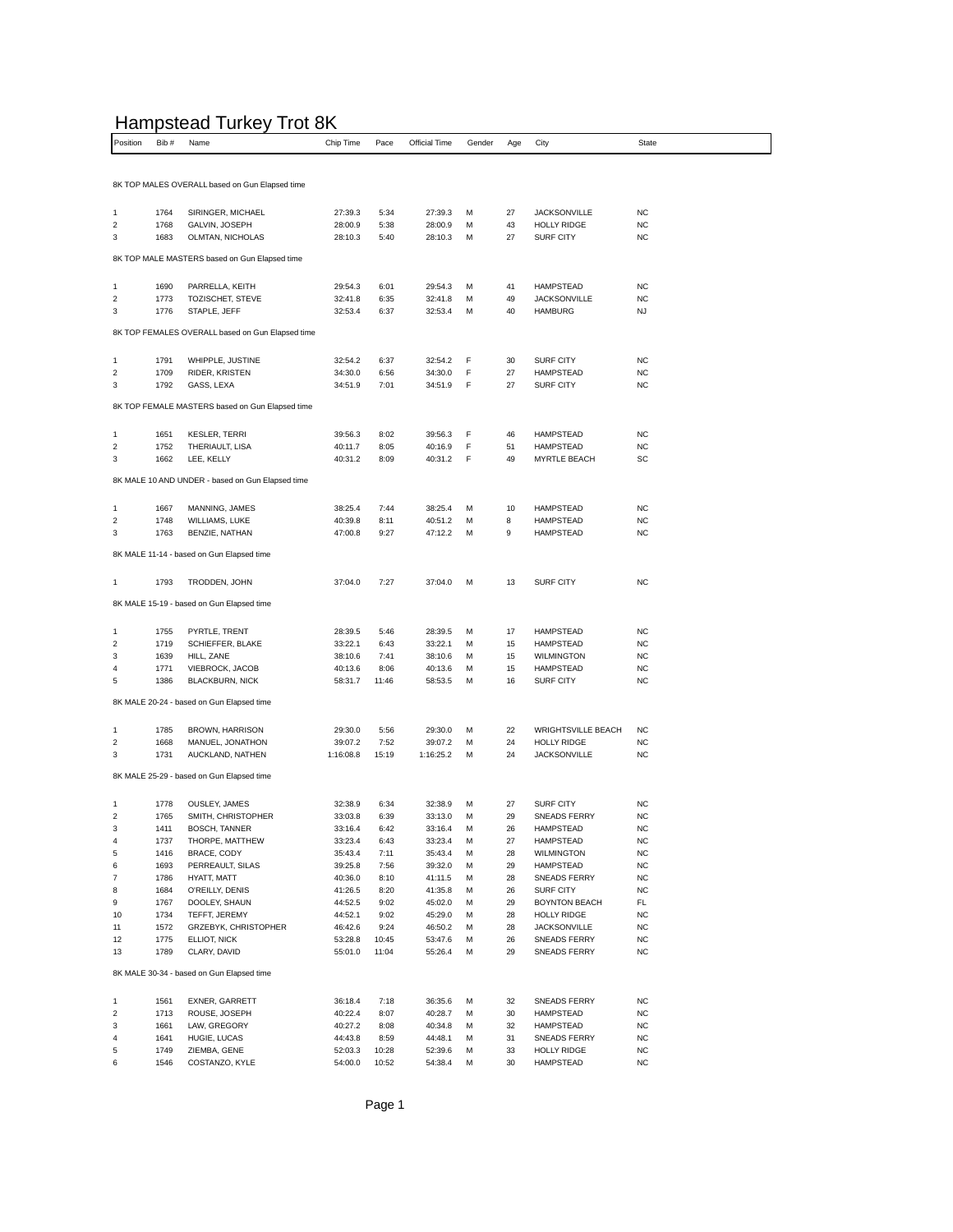| Position                                    | Bib #        | Name                                      | Chip Time          | Pace           | Official Time      | Gender | Age      | City                                    | State                  |  |
|---------------------------------------------|--------------|-------------------------------------------|--------------------|----------------|--------------------|--------|----------|-----------------------------------------|------------------------|--|
| $\overline{\mathfrak{c}}$                   | 1664         | LOWDERMAN, DANIEL                         | 1:18:36.2          | 15:49          | 1:19:03.1          | М      | 32       | <b>HOLLY RIDGE</b>                      | <b>NC</b>              |  |
|                                             |              | 8K MALE 35-39 - based on Gun Elapsed time |                    |                |                    |        |          |                                         |                        |  |
|                                             |              |                                           |                    |                |                    |        |          |                                         |                        |  |
| 1                                           | 1777         | PERRY, SCOTT                              | 29:27.3            | 5:56           | 29:27.3            | М      | 35       | WILMINGTON                              | NC                     |  |
| $\overline{\mathbf{c}}$                     | 1657         | LANDERS, MICHAEL                          | 34:19.8            | 6:54           | 34:36.7            | M      | 35       | <b>JACKSONVILLE</b>                     | <b>NC</b>              |  |
| 3                                           | 1681         | NIEBER, ROSS                              | 36:19.4            | 7:18           | 36:19.4            | M      | 35       | <b>WILMINGTON</b>                       | <b>NC</b>              |  |
| 4<br>5                                      | 1499         | CARANO, SEAN                              | 36:45.9            | 7:24           | 36:47.9            | М<br>M | 35<br>37 | <b>HAMPSTEAD</b>                        | <b>NC</b>              |  |
| 6                                           | 1794<br>1671 | TRODDEN, JOHN<br>MARTZKE, ADAM            | 37:20.3<br>37:41.6 | 7:31<br>7:35   | 37:21.1<br>38:10.1 | M      | 37       | <b>SURF CITY</b><br><b>HAMPSTEAD</b>    | NC<br><b>NC</b>        |  |
| $\overline{\mathfrak{c}}$                   | 1754         | HAROMAN, ERIK                             | 43:39.1            | 8:47           | 43:56.8            | М      | 35       | <b>HAMPSTEAD</b>                        | <b>NC</b>              |  |
| 8                                           | 1564         | GADDY, CHRIS                              | 46:44.5            | 9:24           | 46:58.4            | M      | 37       | ROCKY POINT                             | <b>NC</b>              |  |
| 9                                           | 1762         | BENZIE, PHILIP                            | 47:01.0            | 9:28           | 47:12.5            | M      | 37       | <b>HAMPSTEAD</b>                        | <b>NC</b>              |  |
| 10                                          | 1554         | DION, TODD                                | 1:12:15.2          | 14:32          | 1:12:38.2          | м      | 36       | <b>WILMINGTON</b>                       | <b>NC</b>              |  |
| 8K MALE 40-44 - based on Gun Elapsed time   |              |                                           |                    |                |                    |        |          |                                         |                        |  |
| 1                                           | 1741         | WELLERSDICK, SHAWN                        | 33:14.9            | 6:41           | 33:14.9            | М      | 43       | <b>WILMINGTON</b>                       | <b>NC</b>              |  |
| $\overline{\mathbf{c}}$                     | 1547         | CRAWFORD, SHAYNE                          | 35:59.6            | 7:14           | 36:06.0            | M      | 41       | ROCKY POINT                             | <b>NC</b>              |  |
| 3                                           | 1571         | GROGAN, MILES                             | 38:14.6            | 7:42           | 38:14.6            | М      | 42       | <b>SNEADS FERRY</b>                     | <b>NC</b>              |  |
| 4                                           | 1534         | COLE, JAMES                               | 38:17.3            | 7:42           | 38:19.9            | M      | 42       | <b>JACKSONVILLE</b>                     | <b>NC</b>              |  |
| 5                                           | 1698         | PLOUVIER, WADE                            | 38:53.2            | 7:49           | 38:53.2            | м      | 41       | <b>JACKSONVILLE</b>                     | <b>NC</b>              |  |
| 6                                           | 1723         | SHORT, MICHAEL                            | 45:31.3            | 9:09           | 45:44.1            | M      | 40       | <b>HAMPSTEAD</b>                        | <b>NC</b>              |  |
| $\overline{7}$                              | 1680         | NELSON, ZACHARY                           | 47:23.9            | 9:32           | 47:34.6            | M      | 40       | <b>FALMOUTH</b>                         | ME                     |  |
| 8<br>9                                      | 1732<br>1687 | SWENCKI, AKIRA                            | 49:49.8<br>51:35.4 | 10:01<br>10:23 | 50:14.9<br>51:57.9 | м      | 42<br>40 | <b>CASTLE HAYNE</b><br><b>SURF CITY</b> | <b>NC</b><br><b>NC</b> |  |
| 10                                          | 1390         | OSBORN, ANDREW<br><b>BLACKBURN, SCOTT</b> | 54:48.8            | 11:02          | 55:10.4            | М<br>M | 44       | <b>SURF CITY</b>                        | <b>NC</b>              |  |
| 11                                          | 1654         | KUGATOW, ADRIAN                           | 1:18:35.9          | 15:49          | 1:19:03.1          | M      | 42       | <b>HAMPSTEAD</b>                        | <b>NC</b>              |  |
|                                             |              |                                           |                    |                |                    |        |          |                                         |                        |  |
|                                             |              | 8K MALE 45-49 - based on Gun Elapsed time |                    |                |                    |        |          |                                         |                        |  |
| 1                                           | 1746         | WIGGS, TODD                               | 33:42.9            | 6:47           | 33:42.9            | М      | 49       | <b>HAMPSTEAD</b>                        | <b>NC</b>              |  |
| $\boldsymbol{2}$                            | 1647         | JOHNSON, JEFFREY                          | 36:53.2            | 7:25           | 37:02.5            | М      | 48       | <b>HAMPSTEAD</b>                        | <b>NC</b>              |  |
| 3                                           | 1769         | <b>VIEBROCK, ERIC</b>                     | 40:20.9            | 8:07           | 40:25.7            | M      | 48       | <b>HAMPSTEAD</b>                        | NC                     |  |
| 4                                           | 1697         | PIERPAN, HAP                              | 46:24.6            | 9:20           | 46:39.9            | M      | 48       | <b>WILMINGTON</b>                       | <b>NC</b>              |  |
| 5                                           | 1246         | ALEXANDER, JOHN                           | 52:51.9            | 10:38          | 53:13.4            | М      | 47       | <b>HAMPSTEAD</b>                        | <b>NC</b>              |  |
|                                             |              | 8K MALE 50-54 - based on Gun Elapsed time |                    |                |                    |        |          |                                         |                        |  |
| 1                                           | 1744         | <b>WHALEN, STEPHEN</b>                    | 38:32.9            | 7:45           | 38:32.9            | М      | 50       | <b>HUBERT</b>                           | <b>NC</b>              |  |
| 2                                           | 1331         | <b>BENGE, MARK</b>                        | 40:11.7            | 8:05           | 40:11.7            | М      | 52       | <b>CLAYTON</b>                          | <b>NC</b>              |  |
| 3                                           | 1783         | BLACK, DAVID                              | 43:26.0            | 8:44           | 43:34.6            | М      | 54       | <b>HAMPSTEAD</b>                        | <b>NC</b>              |  |
| 4                                           | 1569         | GLASCOCK, NED                             | 54:48.5            | 11:02          | 54:48.5            | M      | 51       | <b>HAMPSTEAD</b>                        | <b>NC</b>              |  |
| 5                                           | 1568         | GIRI, MATT                                | 1:00:29.3          | 12:10          | 1:00:58.8          | M      | 52       | PINEHURST                               | <b>NC</b>              |  |
|                                             |              | 8K MALE 55-59 - based on Gun Elapsed time |                    |                |                    |        |          |                                         |                        |  |
|                                             |              |                                           |                    |                |                    |        |          |                                         |                        |  |
| 1<br>$\overline{\mathbf{c}}$                | 1766<br>1551 | SMITH, SCOTT<br>DAVIS, PHILLIP            | 40:10.6<br>41:20.6 | 8:05<br>8:19   | 40:19.8<br>41:26.0 | М<br>M | 57<br>55 | <b>LAKE WORTH</b><br><b>HAMPSTEAD</b>   | FL<br><b>NC</b>        |  |
| 3                                           | 1710         | RING, TIM                                 | 42:28.1            | 8:33           | 42:32.3            | м      | 57       | <b>HAMPSTEAD</b>                        | <b>NC</b>              |  |
| 4                                           | 1739         | WADE, TIGE                                | 54:00.4            | 10:52          | 54:38.7            | М      | 55       | <b>HAMPSTEAD</b>                        | <b>NC</b>              |  |
| 5                                           | 1772         | CARPENTER, RICH                           | 55:32.1            | 11:10          | 55:52.9            | M      | 59       | <b>CICERO</b>                           | NY                     |  |
| 6                                           | 1781         | GRAY, KENNETH                             | 1:06:46.2          | 13:26          | 1:07:02.0          | м      | 57       | <b>WINNABOW</b>                         | <b>NC</b>              |  |
|                                             |              | 8K MALE 60-69 - based on Gun Elapsed time |                    |                |                    |        |          |                                         |                        |  |
|                                             |              |                                           |                    |                |                    |        |          |                                         |                        |  |
| 1<br>2                                      | 1480<br>1796 | BUCHANAN, EDDIE<br>SCHETTIG, KEN          | 35:43.2<br>46:44.2 | 7:11<br>9:24   | 35:43.2<br>46:46.3 | М<br>М | 65<br>62 | WILMINGTON<br><b>WILMINGTON</b>         | <b>NC</b><br><b>NC</b> |  |
| 3                                           | 1566         | <b>GEORGITIS, JOHN</b>                    | 50:00.8            | 10:04          | 50:14.9            | M      | 65       | <b>SNEADS FERRY</b>                     | <b>NC</b>              |  |
| 4                                           | 1726         | STARLING, JOHN                            | 50:48.0            | 10:13          | 51:00.0            | М      | 63       | WILMINGTON                              | <b>NC</b>              |  |
| 5                                           | 1553         | DION, GREG                                | 1:13:13.9          | 14:44          | 1:13:36.7          | М      | 68       | <b>HAMPSTEAD</b>                        | <b>NC</b>              |  |
| 6                                           | 1645         | JACKSON, JOHN                             | 1:17:40.5          | 15:38          | 1:18:01.3          | M      | 62       | <b>HAMPSTEAD</b>                        | <b>NC</b>              |  |
| $\overline{7}$                              | 1653         | KNOWLES, PETER                            | 1:19:13.6          | 15:56          | 1:19:38.3          | M      | 61       | <b>DUNWOODY</b>                         | GA                     |  |
| 8K MALE 70+ - based on Gun Elapsed time     |              |                                           |                    |                |                    |        |          |                                         |                        |  |
| 1                                           | 1721         | <b>SEVEK, MARTY</b>                       | 58:53.3            | 11:51          | 59:07.5            | M      | 74       | <b>HAMPSTEAD</b>                        | <b>NC</b>              |  |
| $\overline{\mathbf{c}}$                     | 1556         | DOLEMAN, ROBERT                           | 1:29:45.1          | 18:04          | 1:30:24.4          | M      | 79       | <b>WILMINGTON</b>                       | <b>NC</b>              |  |
|                                             |              |                                           |                    |                |                    |        |          |                                         |                        |  |
| 8K FEMALE 11-14 - based on Gun Elapsed time |              |                                           |                    |                |                    |        |          |                                         |                        |  |
| 1                                           | 1223         | ADKINS, CASEY                             | 45:03.9            | 9:04           | 45:12.8            | F      | 12       | <b>HAMPSTEAD</b>                        | <b>NC</b>              |  |
| $\boldsymbol{2}$                            | 1229         | ADKINS, KAYLEE                            | 45:46.5            | 9:13           | 46:06.1            | F      | 14       | HAMPSTEAD                               | <b>NC</b>              |  |
| 3                                           | 1742         | WHALEN, EMILY                             | 55:47.4            | 11:13          | 56:05.0            | F      | 13       | <b>HUBERT</b>                           | <b>NC</b>              |  |

8K FEMALE 15-19 - based on Gun Elapsed time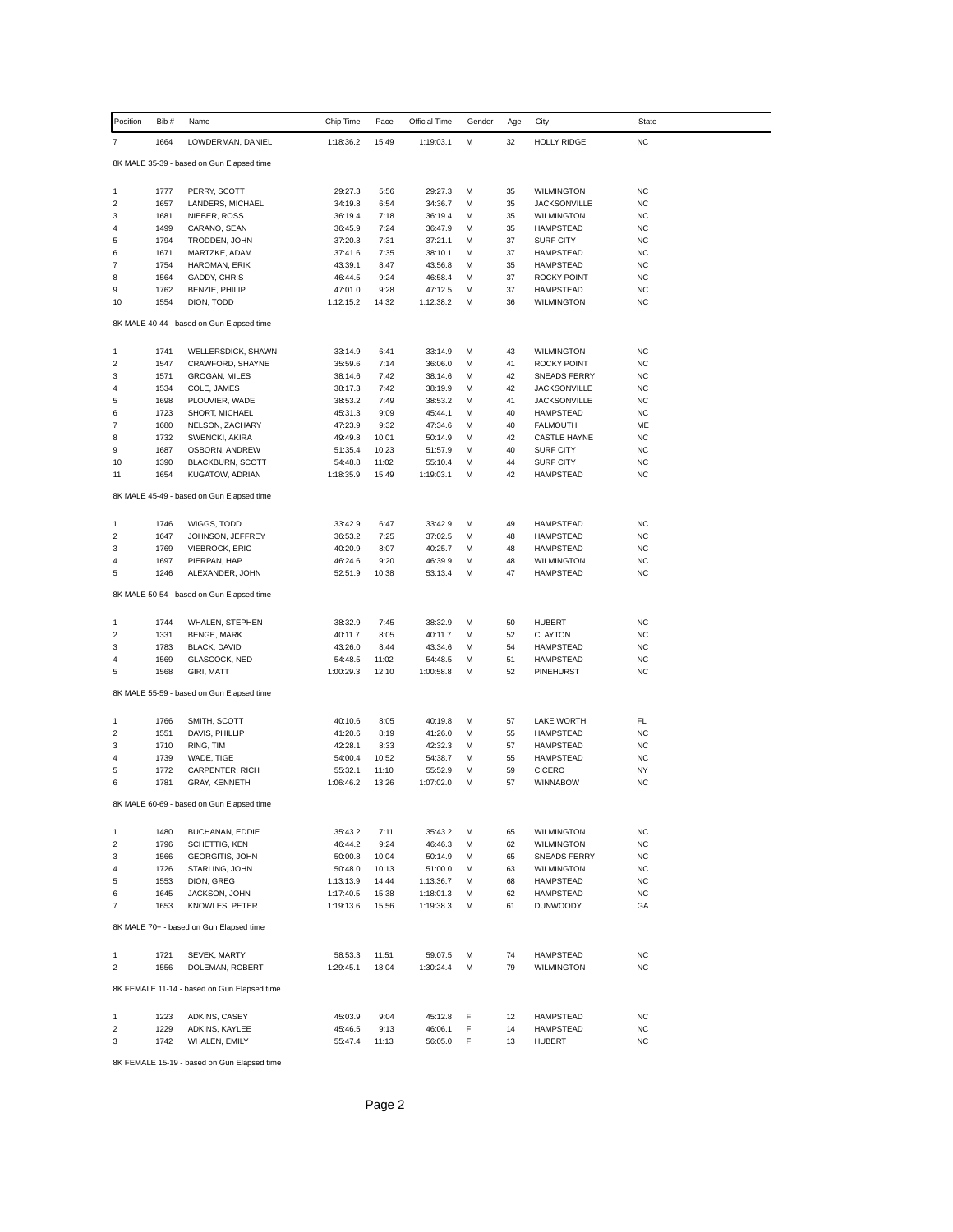| Position                                    | Bib#         | Name                                        | Chip Time            | Pace  | Official Time | Gender | Age | City                 | State                  |  |  |
|---------------------------------------------|--------------|---------------------------------------------|----------------------|-------|---------------|--------|-----|----------------------|------------------------|--|--|
|                                             |              |                                             |                      |       |               |        |     |                      |                        |  |  |
| 1                                           | 1691         | PARRELLA, KERSTEN                           | 38:27.3              | 7:44  | 38:27.3       | F      | 15  | <b>HAMPSTEAD</b>     | NC                     |  |  |
| $\overline{\mathbf{c}}$                     | 1689         | PARKER, ROSE                                | 52:27.7              | 10:33 | 52:32.6       | F      | 15  | <b>HAMPSTEAD</b>     | <b>NC</b>              |  |  |
| 3<br>4                                      | 1715<br>1685 | RUSSELL, OLIVIA                             | 53:25.2<br>1:01:30.4 | 10:45 | 53:33.4       | F<br>F | 15  | <b>JACKSONVILLE</b>  | <b>NC</b><br><b>NC</b> |  |  |
| 5                                           |              | ORR, JENNIFER<br>ANDREWS, ELIZABETH         |                      | 12:22 | 1:01:36.1     | F      | 18  | <b>TOPSAIL BEACH</b> |                        |  |  |
|                                             | 1291         |                                             | 1:01:52.9            | 12:27 | 1:01:52.9     |        | 18  | <b>HAMPSTEAD</b>     | <b>NC</b>              |  |  |
| 8K FEMALE 20-24 - based on Gun Elapsed time |              |                                             |                      |       |               |        |     |                      |                        |  |  |
| 1                                           | 1673         | MATTHEWS, APRIL                             | 1:01:36.8            | 12:24 | 1:01:41.9     | F      | 23  | <b>TOPSAIL BEACH</b> | <b>NC</b>              |  |  |
| 2                                           | 1317         | AUCKLAND, LILLIANA                          | 1:16:08.8            | 15:19 | 1:16:25.6     | F      | 24  | <b>JACKSONVILLE</b>  | <b>NC</b>              |  |  |
|                                             |              | 8K FEMALE 25-29 - based on Gun Elapsed time |                      |       |               |        |     |                      |                        |  |  |
| 1                                           | 1780         | SUDHOFF, KATIE                              | 39:23.9              | 7:55  | 39:33.3       | F      | 28  | <b>WILMINGTON</b>    | <b>NC</b>              |  |  |
| 2                                           | 1703         | QUIGLEY, MEGAN                              | 40:06.5              | 8:04  | 40:14.8       | F      | 29  | <b>HAMPSTEAD</b>     | <b>NC</b>              |  |  |
| 3                                           | 1787         | HYATT, ROXANNE                              | 40:36.0              | 8:10  | 41:11.6       | F      | 29  | <b>SNEADS FERRY</b>  | NC                     |  |  |
| 4                                           | 1290         | ANDERSON, ROSEMARY                          | 44:46.3              | 9:00  | 44:53.2       | F      | 29  | ROCKY POINT          | NC                     |  |  |
| 5                                           | 1735         | TEFFT, TERESA                               | 44:45.4              | 9:00  | 45:28.6       | F      | 28  | <b>HOLLY RIDGE</b>   | <b>NC</b>              |  |  |
| 6                                           | 1573         | GRZEBYK, HALEY                              | 46:42.7              | 9:24  | 46:50.2       | F      | 26  | <b>JACKSONVILLE</b>  | NC                     |  |  |
| 7                                           | 1492         | BYRON, HEATHER                              | 47:48.4              | 9:37  | 47:58.5       | F      | 25  | <b>WILMINGTON</b>    | <b>NC</b>              |  |  |
| 8                                           | 1563         | FORMALARIE, LAUREN                          | 47:59.0              | 9:39  | 48:13.8       | F      | 29  | <b>HAMPSTEAD</b>     | <b>NC</b>              |  |  |
| 9                                           | 1642         | <b>IANNUCCI, KACEY</b>                      | 53:37.4              | 10:47 | 53:40.7       | F      | 29  | <b>JACKSONVILLE</b>  | <b>NC</b>              |  |  |
| 10                                          | 1760         | <b>BLAYLOCK, LISA</b>                       | 53:25.5              | 10:45 | 53:44.3       | F      | 25  | <b>SNEADS FERRY</b>  | NC                     |  |  |
| 11                                          | 1761         | HIPPLE, ERIKA                               | 53:29.1              | 10:46 | 53:47.0       | F      | 25  | <b>JACKSONVILLE</b>  | <b>NC</b>              |  |  |
| 12                                          | 1788         | CLARY, KATHRYN                              | 54:59.1              | 11:04 | 55:24.8       | F      | 27  | SNEADS FERRY         | <b>NC</b>              |  |  |
| 13                                          | 1708         | RIDENHOUR, MEGAN                            | 56:06.2              | 11:17 | 56:23.0       | F      | 28  | <b>WILMINGTON</b>    | NC                     |  |  |
| 14                                          | 1659         | LATIMER, MIKAELA                            | 57:17.6              | 11:32 | 57:38.5       | F      | 27  | <b>HOLLY RIDGE</b>   | <b>NC</b>              |  |  |
|                                             |              | 8K FEMALE 30-34 - based on Gun Elapsed time |                      |       |               |        |     |                      |                        |  |  |
| 1                                           | 1692         | PEREZ, MICHELE                              | 35:26.7              | 7:08  | 35:42.3       | F      | 31  | <b>SNEADS FERRY</b>  | <b>NC</b>              |  |  |
| 2                                           | 1656         | LANDERS, ASHLEY                             | 36:33.8              | 7:21  | 36:49.9       | F      | 34  | <b>JACKSONVILLE</b>  | <b>NC</b>              |  |  |
| 3                                           | 1745         | WHEELER, KAYTE                              | 40:07.6              | 8:04  | 40:34.0       | F      | 31  | LELAND               | <b>NC</b>              |  |  |
| 4                                           | 1528         | COCHLEY, COURTNEY                           | 43:23.3              | 8:44  | 43:27.2       | F      | 33  | SNEADS FERRY         | <b>NC</b>              |  |  |
| 5                                           | 1705         | REALI, ERICA                                | 43:32.7              | 8:46  | 44:14.8       | F      | 30  | <b>HAMPSTEAD</b>     | <b>NC</b>              |  |  |
| 6                                           | 1558         | EDWARDS, CARLA                              | 44:11.2              | 8:53  | 44:21.0       | F      | 31  | <b>SNEADS FERRY</b>  | <b>NC</b>              |  |  |
| 7                                           | 1565         | GADDY, KENDRICK                             | 47:05.7              | 9:28  | 47:19.9       | F      | 34  | <b>RICKY POINT</b>   | <b>NC</b>              |  |  |
| 8                                           | 1491         | <b>BULAT, CATHERINE</b>                     | 47:50.2              | 9:37  | 48:16.7       | F      | 30  | MIDDLETOWN           | СT                     |  |  |
| 9                                           | 1670         | MARTINI, LINDSAY                            | 48:10.7              | 9:41  | 48:25.3       | F      | 31  | <b>WILMINGTON</b>    | <b>NC</b>              |  |  |
| 10                                          | 1716         | SANCHEZ, ROSALIND                           | 50:27.2              | 10:09 | 50:35.2       | F      | 31  | SNEADS FERRY         | <b>NC</b>              |  |  |
| 11                                          | 1259         | ALLABAUGH, AIMEE                            | 51:18.0              | 10:19 | 51:52.5       | F      | 30  | <b>HAMPSTEAD</b>     | NC                     |  |  |
| 12                                          | 1660         | LAW, EMILY                                  | 51:22.7              | 10:20 | 51:56.9       | F      | 33  | <b>HAMPSTEAD</b>     | <b>NC</b>              |  |  |
| 13                                          | 1750         | ZIEMBA, LAURA                               | 52:03.8              | 10:28 | 52:40.4       | F      | 32  | <b>HOLLY RIDGE</b>   | <b>NC</b>              |  |  |
| 14                                          | 1751         | ZVEJNIEKS, EMILY                            | 52:43.4              | 10:36 | 52:59.2       | F      | 31  | <b>WILMINGTON</b>    | NC                     |  |  |
| 15                                          | 1729         | STOOPS, ERMILIA                             | 53:03.3              | 10:40 | 53:21.6       | F      | 33  | <b>HAMPSTEAD</b>     | <b>NC</b>              |  |  |
| 16                                          | 1318         | BARRAS, JILLIAN                             | 53:07.7              | 10:41 | 53:24.3       | F      | 34  | <b>HAMPSTEAD</b>     | <b>NC</b>              |  |  |
| 17                                          | 1782         | KLEMENF, DANA                               | 55:54.1              | 11:15 | 56:06.0       | F      | 33  | <b>HAMPSTEAD</b>     | <b>NC</b>              |  |  |
| 18                                          | 1682         | NOLAN, ERIN                                 | 57:31.9              | 11:34 | 58:04.6       | F      | 33  | <b>HAMPSTEAD</b>     | NC                     |  |  |
| 19                                          | 1354         | BENNETT, MEGHAN                             | 59:40.1              | 12:00 | 59:59.8       | F      | 31  | <b>WILMINGTON</b>    | <b>NC</b>              |  |  |
| 20                                          | 1472         | BRUMMOND, MICHELLE                          | 1:04:52.3            | 13:03 | 1:05:22.8     | F      | 32  | SNEADS FERRY         | <b>NC</b>              |  |  |
| 21                                          | 1727         | STARLING, SARAH                             | 1:05:15.0            | 13:08 | 1:05:28.4     | F      | 33  | <b>WILMINGTON</b>    | NC                     |  |  |
| 22                                          | 1720         | SCHILDWACHTER, MADELINE                     | 1:05:01.1            | 13:05 | 1:05:31.6     | F      | 30  | <b>SNEADS FERRY</b>  | <b>NC</b>              |  |  |
|                                             |              | 8K FEMALE 35-39 - based on Gun Elapsed time |                      |       |               |        |     |                      |                        |  |  |
| 1                                           | 1747         | WILLIAMS, LINDSEY                           | 40:57.3              | 8:14  | 41:09.1       | F      | 35  | <b>HAMPSTEAD</b>     | <b>NC</b>              |  |  |
| 2                                           | 1696         | PHILLIPS, AMY                               | 41:01.9              | 8:15  | 41:20.0       | F      | 36  | <b>HAMPSTEAD</b>     | <b>NC</b>              |  |  |
| 3                                           | 1319         | <b>BEAN, CHRISTY</b>                        | 42:31.5              | 8:33  | 42:32.3       | F      | 38  | HAMPSTED             | <b>NC</b>              |  |  |
| 4                                           | 1757         | WEAR, JULIE                                 | 42:50.5              | 8:37  | 42:54.0       | F      | 36  | <b>HAMPSTEAD</b>     | <b>NC</b>              |  |  |
| 5                                           | 1496         | CANADY, JESSICA                             | 43:18.8              | 8:43  | 43:25.2       | F      | 35  | <b>HAMPSTEAD</b>     | <b>NC</b>              |  |  |
| 6                                           | 1759         | BRANNON, SARA                               | 43:49.5              | 8:49  | 43:49.5       | F      | 39  | <b>HAMPSTEAD</b>     | <b>NC</b>              |  |  |
| 7                                           | 1544         | COOK, NICOLE                                | 44:03.3              | 8:52  | 44:24.3       | F      | 35  | <b>HAMPSTEAD</b>     | <b>NC</b>              |  |  |
| 8                                           | 1672         | MARTZKE, SARAH                              | 44:05.6              | 8:52  | 44:33.7       | F      | 36  | <b>HAMPSTEAD</b>     | <b>NC</b>              |  |  |
| 9                                           | 1570         | <b>GRAY, NICOLE</b>                         | 45:30.0              | 9:09  | 45:45.2       | F      | 39  | CAROLINA BEACH       | <b>NC</b>              |  |  |
| 10                                          | 1707         | RICHARDS, ANNESOPHIA                        | 46:18.7              | 9:19  | 46:39.3       | F      | 38  | <b>WILMINGTON</b>    | <b>NC</b>              |  |  |
| 11                                          | 1738         | TUREK, JENNY                                | 46:40.4              | 9:23  | 46:47.6       | F      | 37  | <b>WILMINGTON</b>    | <b>NC</b>              |  |  |
| 12                                          | 1655         | KUGATOW, AMANDA                             | 46:42.4              | 9:24  | 46:57.7       | F      | 37  | <b>HAMPSTEAD</b>     | NC.                    |  |  |
| 13                                          | 1562         | FOREHAND, JULIA                             | 49:56.0              | 10:03 | 50:09.0       | F      | 35  | <b>HAMPSTEAD</b>     | <b>NC</b>              |  |  |
| 14                                          | 1658         | LANDESMAN, MICHELLE                         | 51:27.6              | 10:21 | 51:46.6       | F      | 35  | <b>HAMPSTEAD</b>     | <b>NC</b>              |  |  |
| 15                                          | 1688         | OSBORN, ELETHIA                             | 51:35.9              | 10:23 | 51:57.8       | F      | 35  | <b>SURF CITY</b>     | <b>NC</b>              |  |  |
| 16                                          | 1704         | RAY, KARI                                   | 54:16.6              | 10:55 | 54:31.8       | F      | 35  | <b>RICHLANDS</b>     | <b>NC</b>              |  |  |
| 17                                          | 1712         | ROSE, KIMBERLY                              | 55:55.8              | 11:15 | 56:07.3       | F      | 36  | <b>HAMPSTEAD</b>     | <b>NC</b>              |  |  |
| 18                                          | 1725         | STADY, KELLY                                | 55:58.5              | 11:16 | 56:08.9       | F      | 36  | LELAND               | <b>NC</b>              |  |  |
| 19                                          | 1512         | CARTER, KRISTY                              | 59:40.2              | 12:00 | 1:00:00.0     | F      | 38  | <b>WILMINGTON</b>    | <b>NC</b>              |  |  |
|                                             |              |                                             |                      |       |               |        |     |                      |                        |  |  |

8K FEMALE 40-44 - based on Gun Elapsed time